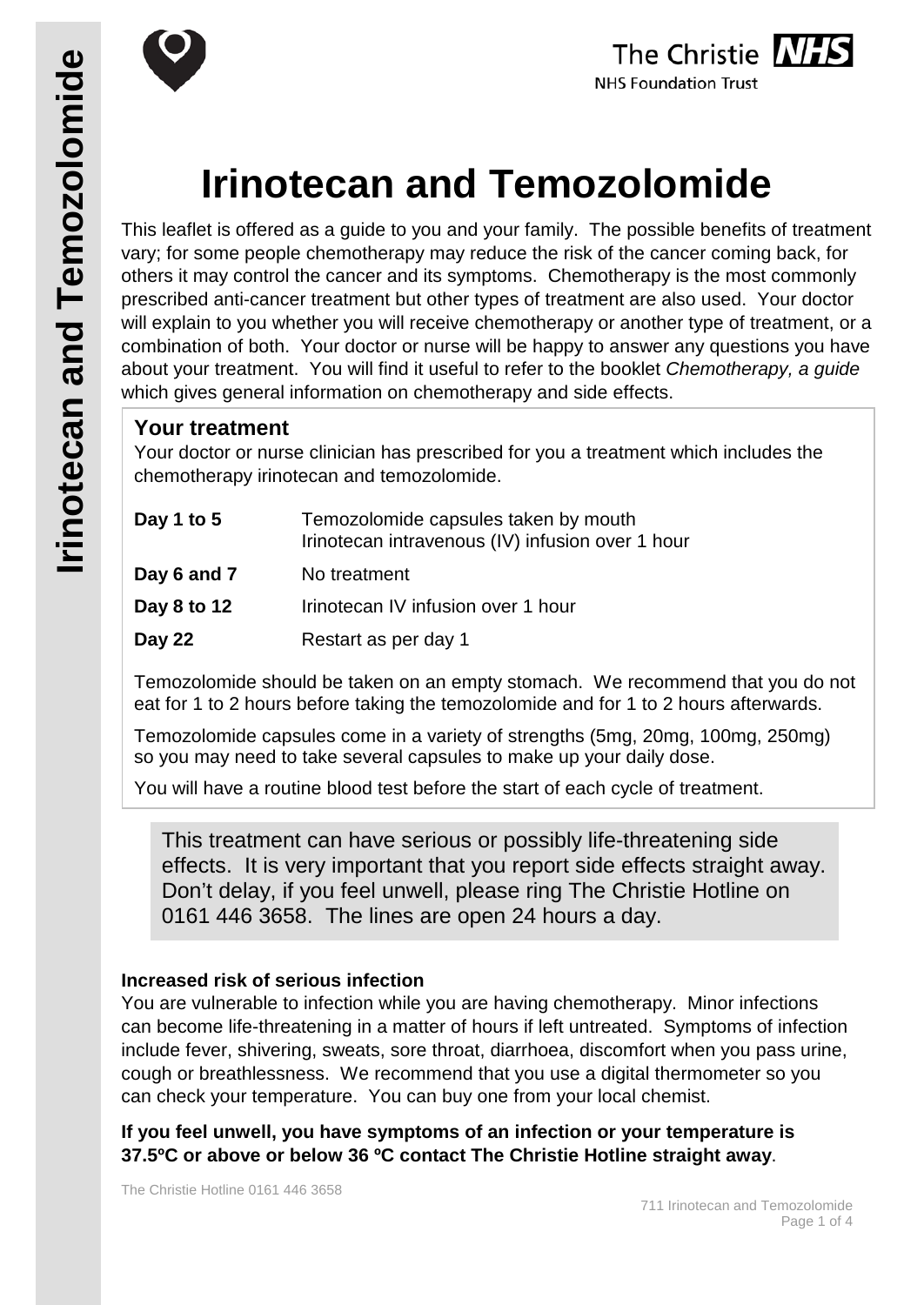# **Possible side effects**

Chemotherapy can cause many different side effects. Some are more likely to occur than others. Everyone is different and not everyone gets all the side effects. Most side effects are usually temporary, but in some rare cases they can be lifethreatening. It is important to tell your hospital doctor or nurse about any side effects so they can be monitored and, where possible, treated.

## **Common side effects (more than 1 in 10)**

## • **Nausea and vomiting (sickness)**

The severity of this varies from person to person. You will be given anti-sickness tablets to take home, and it is helpful to take an anti-sickness tablet around 30 minutes before your temozolomide tablets. If you continue to feel or be sick, contact your GP or The Christie because your anti-sickness medication may need to be changed or increased.

#### • **Hair thinning**

Some hair loss may occur during treatment although this is unlikely. It is advisable to avoid perms, colours, use of hot brushes and vigorous, frequent washing that could increase hair loss. Please remember that this is a temporary side effect and your hair will grow back when your treatment is completed. If you would like an appointment with the wig service, this can be arranged for you. Ask the staff for a copy of 'The Wig Fitting Service.'

#### **Uncommon side effects (less than 1 in 10)**

#### • **Lethargy**

Some chemotherapy may make you feel tired and lacking in energy. It can be frustrating when you feel unable to cope with routine tasks. If you do feel tired, take rest when necessary. Gentle exercise such as walking can be beneficial.

#### • **Anaemia (low number of red blood cells)**

While having this treatment you may become anaemic. This may make you feel tired and breathless. Let your doctor or nurse know if these symptoms are a problem. You may need a blood transfusion.

#### • **Bruising or bleeding**

This treatment can reduce the production of platelets which help the blood clot. Let your doctor know if you have any unexplained bruising or bleeding, such as nosebleeds, bloodspots or rashes on the skin, and bleeding gums. You may need a platelet transfusion.

#### • **Chemotherapy reaction**

Sometimes during the infusion or within 24 hours of the infusion of irinotecan you may get some of these symptoms: abdominal cramps, diarrhoea, sweats, dizziness, excess saliva, watery eyes, tiredness and occasionally problems with vision. These side effects can easily be managed with an injection underneath the skin. Tell your chemotherapy nurse or doctor if you have any of these symptoms. If you have this reaction, you will normally need an injection before each treatment.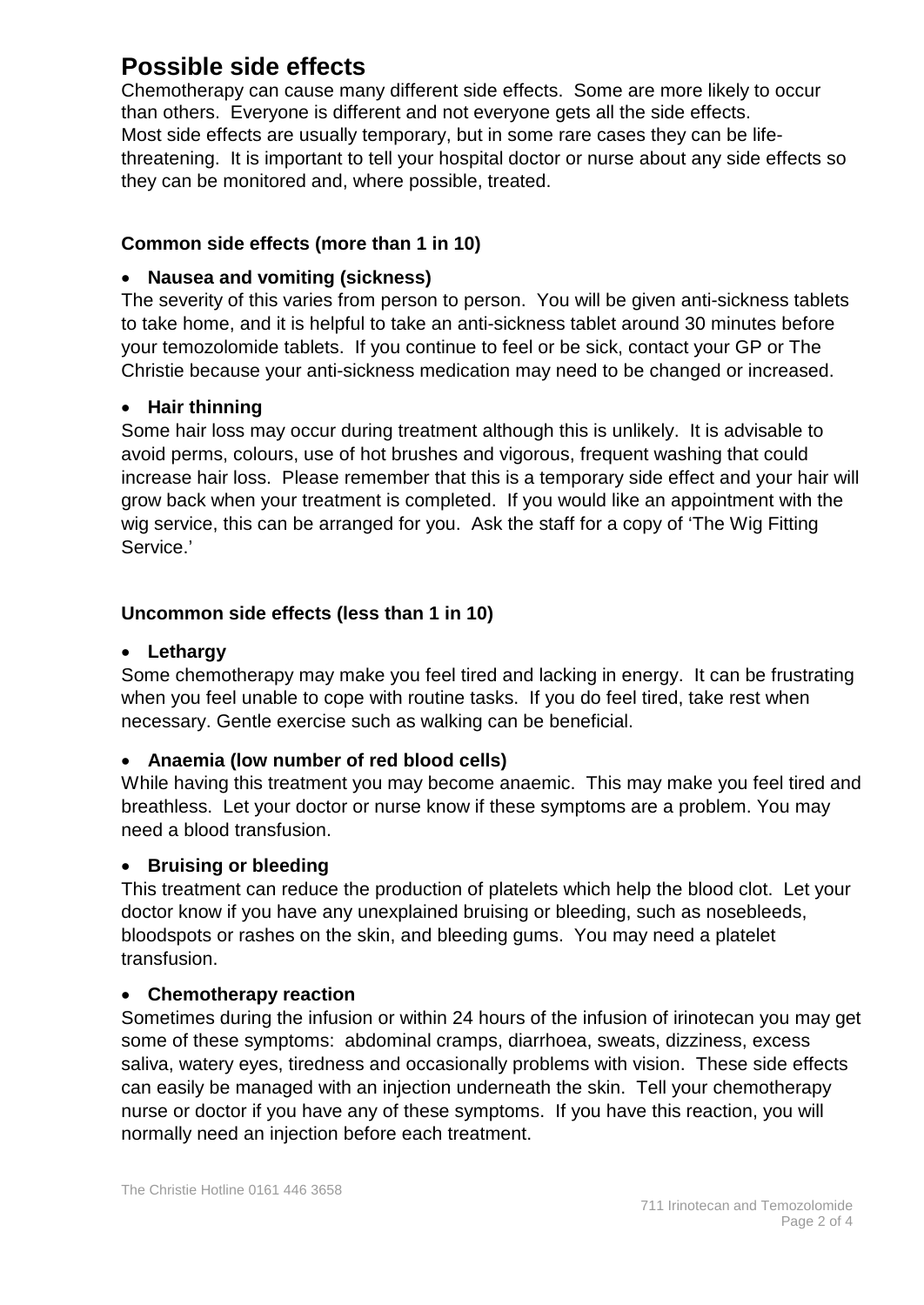## • **Delayed or persistent diarrhoea**

If the diarrhoea starts more than 24 hours after your chemotherapy, you should immediately take the anti-diarrhoea treatment that the doctor prescribed for you. This is the loperamide dispensed by The Christie pharmacy. Follow your doctor's instructions exactly: take 2 loperamide capsules as soon as the first liquid stool occurs. Then take one capsule with each liquid loose stool. (The maximum dose of loperamide in a day is 8 capsules).

If the diarrhoea persists for more than 24 hours despite the loperamide you should start taking the ciprofloxacin antibiotic given to you on your first visit. Make sure you complete the 5-day course of the antibiotic. Contact The Christie if the diarrhoea persists. You can continue to take the loperamide.

You must tell your doctor if…

- you have a temperature/fever as well as diarrhoea
- you have nausea/vomiting as well as diarrhoea
- you still have diarrhoea 48 hours after starting the diarrhoea treatment

#### • **Rash**

Temozolomide may cause an itchy rash. If this happens, stop taking your tablets and let your hospital doctor know.

#### • **Sore mouth**

Your mouth may become sore or dry, or you may notice small mouth ulcers during this treatment. Drinking plenty of fluids and cleaning your teeth regularly and gently with a soft toothbrush can help to reduce the risk of this happening. We can prescribe a mouthwash for you to use during treatment. You can dilute this with water if your mouth is sore. For ask your doctor or nurse for further advice. There is also general mouth care information in the chemotherapy booklet. If you continue to have a sore mouth, please contact The Christie Hotline. Occasionally during treatment you may experience a strange taste sometimes described as metallic or bitter. A strongly flavoured sweet or mint will help to disguise this.

#### • **Skin changes**

Sometimes as a result of the chemotherapy, your skin may appear darker in colour or lightly tanned, especially around the joints. This is known as hyperpigmentation. The skin will return to normal when treatment is finished. Some chemotherapy can make your skin more sensitive to the sun than usual. Sit in the shade, avoid too much sun and use a sunblock cream. Asian and African-Caribbean people may develop noticeable light patches on their skin.

#### • **Liver or kidney problems**

Temozolomide can rarely affect liver and kidney function. Your kidney and liver function will be monitored every time you come to the clinic for your treatment.

#### **Serious and potentially life threatening side effects**

In a small proportion of patients chemotherapy can result in very severe side effects which may rarely result in death. The team caring for you will discuss the risk of these side effects with you.